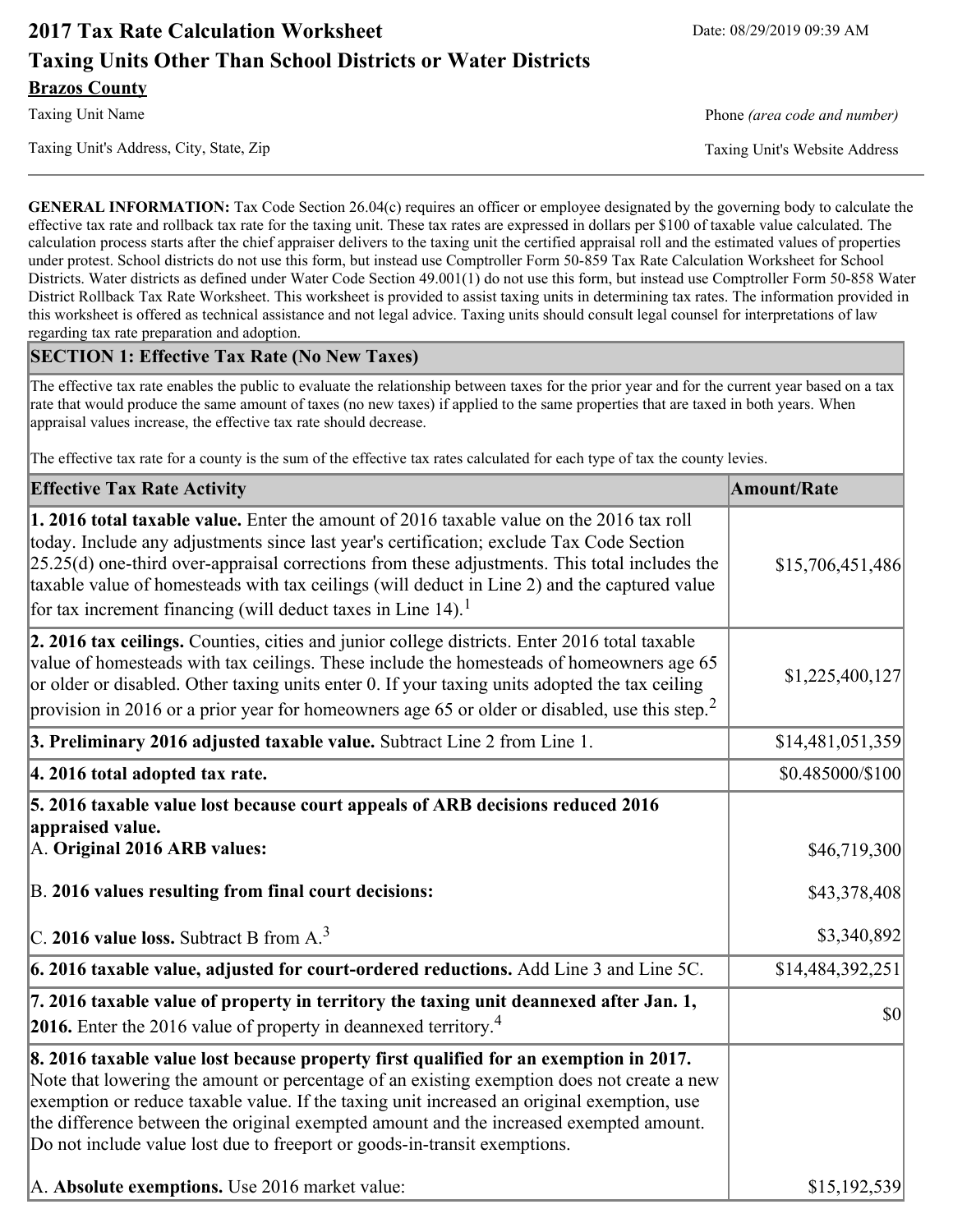| B. Partial exemptions. 2017 exemption amount or 2017 percentage exemption times 2016<br>value:                                                                                                                                                                                                                                                                                                                         | \$44,210,965     |
|------------------------------------------------------------------------------------------------------------------------------------------------------------------------------------------------------------------------------------------------------------------------------------------------------------------------------------------------------------------------------------------------------------------------|------------------|
| C. Value loss. Add A and $B^5$                                                                                                                                                                                                                                                                                                                                                                                         | \$59,403,504     |
| 9. 2016 taxable value lost because property first qualified for agricultural appraisal (1-<br>d or 1-d-1), timber appraisal, recreational/scenic appraisal or public access airport<br>special appraisal in 2017. Use only properties that qualified in 2017 for the first time; do<br>not use properties that qualified in 2016.                                                                                      |                  |
| A. 2016 market value:                                                                                                                                                                                                                                                                                                                                                                                                  | \$2,575,587      |
| B. 2017 productivity or special appraised value:                                                                                                                                                                                                                                                                                                                                                                       | \$69,290         |
| C. Value loss. Subtract B from $A6$                                                                                                                                                                                                                                                                                                                                                                                    | \$2,506,297      |
| 10. Total adjustments for lost value. Add lines 7, 8C and 9C.                                                                                                                                                                                                                                                                                                                                                          | \$61,909,801     |
| 11. 2016 adjusted taxable value. Subtract Line 10 from Line 6.                                                                                                                                                                                                                                                                                                                                                         | \$14,422,482,450 |
| 12. Adjusted 2016 taxes. Multiply Line 4 by Line 11 and divide by \$100.                                                                                                                                                                                                                                                                                                                                               | \$69,949,039     |
| 13. Taxes refunded for years preceding tax year 2016. Enter the amount of taxes refunded<br>by the taxing unit for tax years preceding tax year 2016. Types of refunds include court<br>decisions, Tax Code Section 25.25(b) and (c) corrections and Tax Code Section 31.11<br>payment errors. Do not include refunds for tax year 2016. This line applies only to tax years<br>preceding tax year $2016$ <sup>7</sup> | \$41,534         |
| 14. Taxes in tax increment financing (TIF) for tax year 2016. Enter the amount of taxes                                                                                                                                                                                                                                                                                                                                |                  |
| paid into the tax increment fund for a reinvestment zone as agreed by the taxing unit. If the<br>taxing unit has no 2017 captured appraised value in Line 16D, enter $0.8$                                                                                                                                                                                                                                             | \$977,641        |
| 15. Adjusted 2016 taxes with refunds and TIF adjustment. Add Lines 12 and 13, subtract<br>Line $149$                                                                                                                                                                                                                                                                                                                   | \$69,012,932     |
| 16. Total 2017 taxable value on the 2017 certified appraisal roll today. This value<br>includes only certified values and includes the total taxable value of homesteads with tax<br>ceilings (will deduct in Line 18). These homesteads include homeowners age 65 or older or<br>disabled. <sup>10</sup>                                                                                                              |                  |
| A. Certified values:                                                                                                                                                                                                                                                                                                                                                                                                   | \$17,540,715,598 |
| B. Counties: Include railroad rolling stock values certified by the Comptroller's office:                                                                                                                                                                                                                                                                                                                              | \$10,279,128     |
| C. Pollution control and energy storage system exemption: Deduct the value of property<br>exempted for the current tax year for the first time as pollution control or energy storage<br>system property:                                                                                                                                                                                                              | \$0              |
| D. Tax increment financing: Deduct the 2017 captured appraised value of property taxable<br>by a taxing unit in a tax increment financing zone for which the 2017 taxes will be deposited<br>into the tax increment fund. Do not include any new property value that will be included in<br>Line 21 below.                                                                                                             | \$257,724,681    |
| <b>E. Total 2017 value.</b> Add A and B, then subtract C and D.                                                                                                                                                                                                                                                                                                                                                        | \$17,293,270,045 |
| $ 17$ . Total value of properties under protest or not included on certified appraisal roll. $^{12}$                                                                                                                                                                                                                                                                                                                   |                  |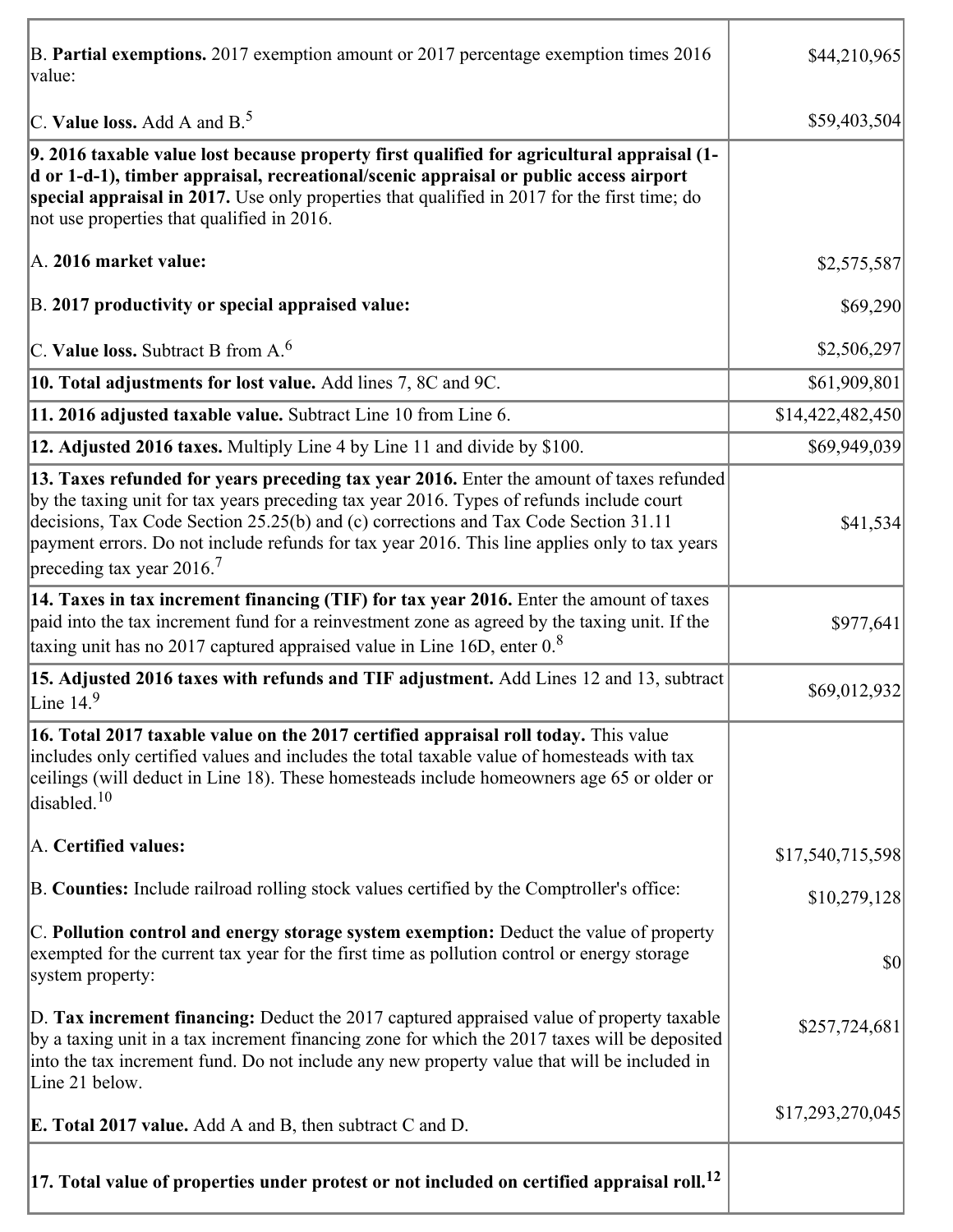| A. 2017 taxable value of properties under protest. The chief appraiser certifies a list of<br>properties still under ARB protest. The list shows the appraisal district's value and the<br>taxpayer's claimed value, if any, or an estimate of the value if the taxpayer wins. For each of<br>the properties under protest, use the lowest of these values. Enter the total value. <sup>13</sup>                                                                                                                                                                                                                                                                                                                         | \$3,683,340      |
|--------------------------------------------------------------------------------------------------------------------------------------------------------------------------------------------------------------------------------------------------------------------------------------------------------------------------------------------------------------------------------------------------------------------------------------------------------------------------------------------------------------------------------------------------------------------------------------------------------------------------------------------------------------------------------------------------------------------------|------------------|
| B. 2017 value of properties not under protest or included on certified appraisal roll.<br>The chief appraiser gives taxing units a list of those taxable properties that the chief<br>appraiser knows about, but are not included in the appraisal roll certification. These<br>properties also are not on the list of properties that are still under protest. On this list of<br>properties, the chief appraiser includes the market value, appraised value and exemptions for<br>the preceding year and a reasonable estimate of the market value, appraised value and<br>exemptions for the current year. Use the lower market, appraised or taxable value (as<br>appropriate). Enter the total value. <sup>14</sup> | $ 10\rangle$     |
| C. Total value under protest or not certified: Add A and B.                                                                                                                                                                                                                                                                                                                                                                                                                                                                                                                                                                                                                                                              | \$3,683,340      |
| 18. 2017 tax ceilings. Counties, cities and junior colleges enter 2017 total taxable value of<br>homesteads with tax ceilings. These include the homesteads of homeowners age 65 or older<br>or disabled. Other taxing units enter 0. If your taxing units adopted the tax ceiling provision<br>$\vert$ in 2016 or a prior year for homeowners age 65 or older or disabled, use this step. <sup>15</sup>                                                                                                                                                                                                                                                                                                                 | \$1,388,596,094  |
| 19. 2017 total taxable value. Add Lines 16E and 17C. Subtract Line 18.                                                                                                                                                                                                                                                                                                                                                                                                                                                                                                                                                                                                                                                   | \$15,908,357,291 |
| 20. Total 2017 taxable value of properties in territory annexed after Jan. 1, 2016.<br>Include both real and personal property. Enter the 2017 value of property in territory<br>$\alpha$ annexed. <sup>16</sup>                                                                                                                                                                                                                                                                                                                                                                                                                                                                                                         | \$0              |
| 21. Total 2017 taxable value of new improvements and new personal property located<br>in new improvements. New means the item was not on the appraisal roll in 2016. An<br>improvement is a building, structure, fixture or fence erected on or affixed to land. New<br>additions to existing improvements may be included if the appraised value can be<br>determined. New personal property in a new improvement must have been brought into the<br>taxing unit after Jan. 1, 2016, and be located in a new improvement. New improvements do<br>include property on which a tax abatement agreement has expired for $2017$ . <sup>17</sup>                                                                             | \$714,801,065    |
| 22. Total adjustments to the 2017 taxable value. Add Lines 20 and 21.                                                                                                                                                                                                                                                                                                                                                                                                                                                                                                                                                                                                                                                    | \$714,801,065    |
| 23. 2017 adjusted taxable value. Subtract Line 22 from Line 19.                                                                                                                                                                                                                                                                                                                                                                                                                                                                                                                                                                                                                                                          | \$15,193,556,226 |
| 24. 2017 effective tax rate. Divide Line 15 by Line 23 and multiply by $$100$ . <sup>18</sup>                                                                                                                                                                                                                                                                                                                                                                                                                                                                                                                                                                                                                            | \$0.454225/\$100 |
| <b>25. COUNTIES ONLY.</b> Add together the effective tax rates for each type of tax the county<br>levies. The total is the 2017 county effective tax rate. <sup>19</sup>                                                                                                                                                                                                                                                                                                                                                                                                                                                                                                                                                 | \$0.454225/\$100 |

٦

| <sup>1</sup> Tex. Tax Code Section $26.012(14)$ | $9$ Tex. Tax Code Section 26.012(13)                 |
|-------------------------------------------------|------------------------------------------------------|
| <sup>2</sup> Tex. Tax Code Section $26.012(14)$ | ${}^{10}$ Tex. Tax Code Section 26.012               |
| $3$ Tex. Tax Code Section 26.012(13)            | <sup>11</sup> Tex. Tax Code Section $26.03(c)$       |
| ${}^{4}$ Tex. Tax Code Section 26.012(15)       | <sup>12</sup> Tex. Tax Code Section 26.01(c) and (d) |
| $5$ Tex. Tax Code Section 26.012(15)            | <sup>13</sup> Tex. Tax Code Section $26.01(c)$       |
| ${}^{6}$ Tex. Tax Code Section 26.012(15)       | <sup>14</sup> Tex. Tax Code Section $26.01(d)$       |
| $7$ Tex. Tax Code Section 26.012(13)            | <sup>15</sup> Tex. Tax Code Section $26.012(6)$      |
|                                                 |                                                      |

 ${}^{8}$ Tex. Tax Code Section 26.03(c)  ${}^{16}$ Tex. Tax Code Section 26.012(17)

r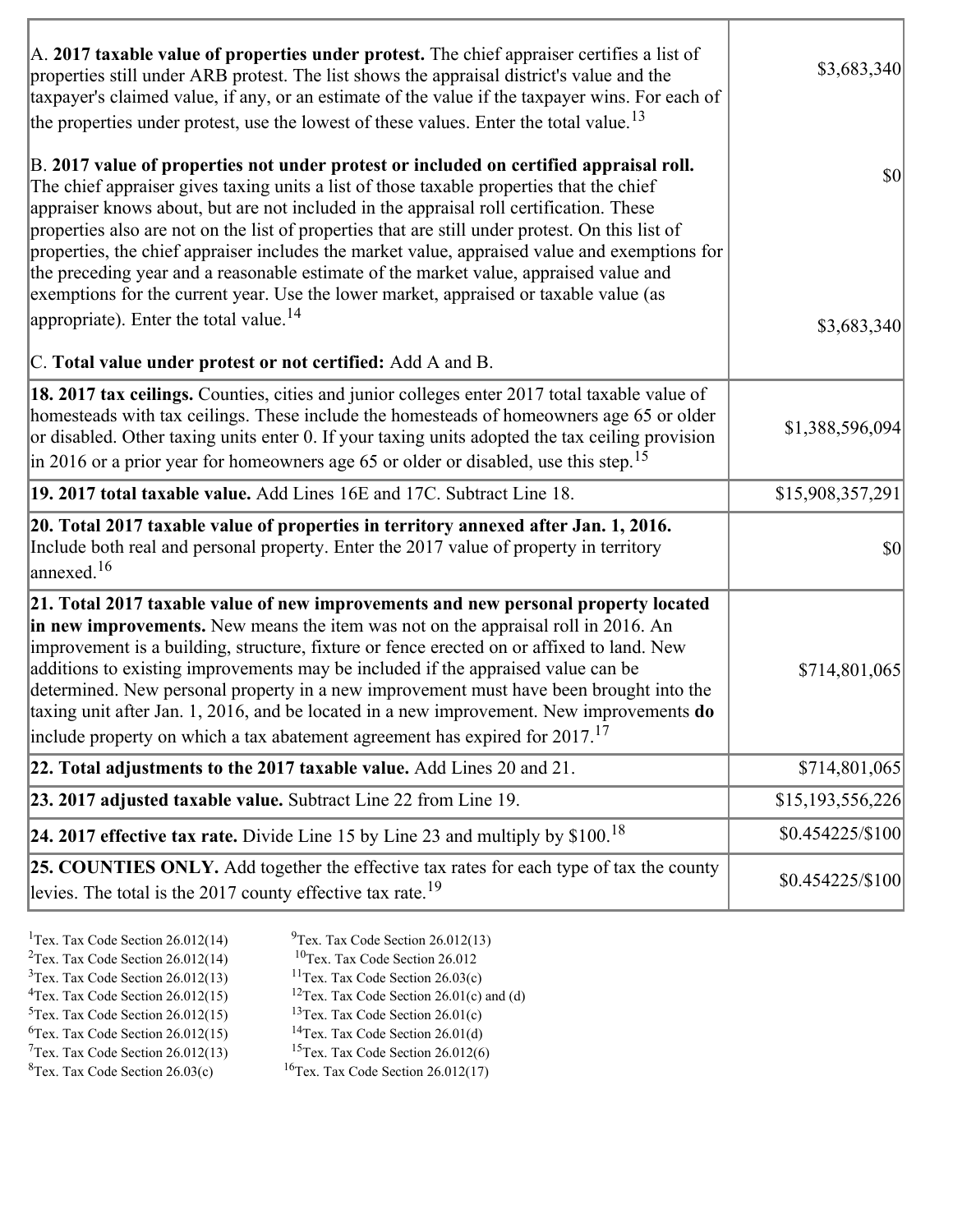# **SECTION 2: Rollback Tax Rate**

The rollback tax rate is split into two separate rates:

- 1. **Maintenance and Operations (M&O):** The M&O portion is the tax rate that is needed to raise the same amount of taxes that the taxing unit levied in the prior year plus eight percent. This rate accounts for such things as salaries, utilities and day-to-day operations.
- 2. **Debt:** The debt tax rate includes the debt service necessary to pay the taxing unit's debt payments in the coming year. This rate accounts for principal and interest on bonds and other debt secured by property tax revenue.

The rollback tax rate for a county is the sum of the rollback tax rates calculated for each type of tax the county levies. In most cases the rollback tax rate exceeds the effective tax rate, but occasionally decreases in a taxing unit's debt service will cause the effective tax rate to be higher than the rollback tax rate.

| <b>Rollback Tax Rate Activity</b>                                                                                                                                                                                                                                                                                                                                                                                                                                                                                                                                                                                                                                       | <b>Amount/Rate</b> |
|-------------------------------------------------------------------------------------------------------------------------------------------------------------------------------------------------------------------------------------------------------------------------------------------------------------------------------------------------------------------------------------------------------------------------------------------------------------------------------------------------------------------------------------------------------------------------------------------------------------------------------------------------------------------------|--------------------|
| 26. 2016 maintenance and operations ( $M&O$ ) tax rate.                                                                                                                                                                                                                                                                                                                                                                                                                                                                                                                                                                                                                 | \$0.425800/\$100   |
| 27. 2016 adjusted taxable value. Enter the amount from Line 11.                                                                                                                                                                                                                                                                                                                                                                                                                                                                                                                                                                                                         | \$14,422,482,450   |
| 28. 2016 M&O taxes.                                                                                                                                                                                                                                                                                                                                                                                                                                                                                                                                                                                                                                                     |                    |
| A. Multiply Line 26 by Line 27 and divide by \$100.                                                                                                                                                                                                                                                                                                                                                                                                                                                                                                                                                                                                                     | \$61,410,930       |
| B. Cities, counties and hospital districts with additional sales tax: Amount of additional<br>sales tax collected and spent on M&O expenses in 2016. Enter amount from full year's sales<br>tax revenue spent for M&O in 2016 fiscal year, if any. Other taxing units enter 0. Counties<br>exclude any amount that was spent for economic development grants from the amount of<br>sales tax spent.                                                                                                                                                                                                                                                                     | \$16,289,406       |
| C. Counties: Enter the amount for the state criminal justice mandate. If second or later year,<br>the amount is for increased cost above last year's amount. Other taxing units enter 0.                                                                                                                                                                                                                                                                                                                                                                                                                                                                                | \$87,236           |
| D. Transferring function: If discontinuing all of a department, function or activity and<br>transferring it to another taxing unit by written contract, enter the amount spent by the taxing<br>unit discontinuing the function in the 12 months preceding the month of this calculation. If<br>the taxing unit did not operate this function for this 12-month period, use the amount spent<br>in the last full fiscal year in which the taxing unit operated the function. The taxing unit<br>discontinuing the function will subtract this amount in H below. The taxing unit receiving<br>the function will add this amount in H below. Other taxing units enter 0. | $ 10\rangle$       |
| E. Taxes refunded for years preceding tax year 2016: Enter the amount of M&O taxes<br>refunded in the preceding year for taxes before that year. Types of refunds include court<br>decisions, Tax Code Section 25.25(b) and (c) corrections and Section 31.11 payment errors.<br>Do not include refunds for tax year 2016. This line applies only to tax years preceding tax<br> year 2016.                                                                                                                                                                                                                                                                             | \$36,330           |
| F. Enhanced indigent health care expenditures: Enter the increased amount for the<br>current year's enhanced indigent health care expenditures above the preceding tax year's<br>enhanced indigent health care expenditures, less any state assistance.                                                                                                                                                                                                                                                                                                                                                                                                                 | $ 10\rangle$       |
| G. Taxes in TIF: Enter the amount of taxes paid into the tax increment fund for a<br>reinvestment zone as agreed by the taxing unit. If the taxing unit has no 2017 captured<br>appraised value in Line 16D, enter 0.                                                                                                                                                                                                                                                                                                                                                                                                                                                   | \$977,641          |
| H. Adjusted M&O Taxes. Add A, B, C, E and F. For taxing unit with D, subtract if<br>discontinuing function and add if receiving function. Subtract G.                                                                                                                                                                                                                                                                                                                                                                                                                                                                                                                   | \$76,846,261       |
| 29. 2017 adjusted taxable value. Enter Line 23 from the Effective Tax Rate Worksheet.                                                                                                                                                                                                                                                                                                                                                                                                                                                                                                                                                                                   | \$15,193,556,226   |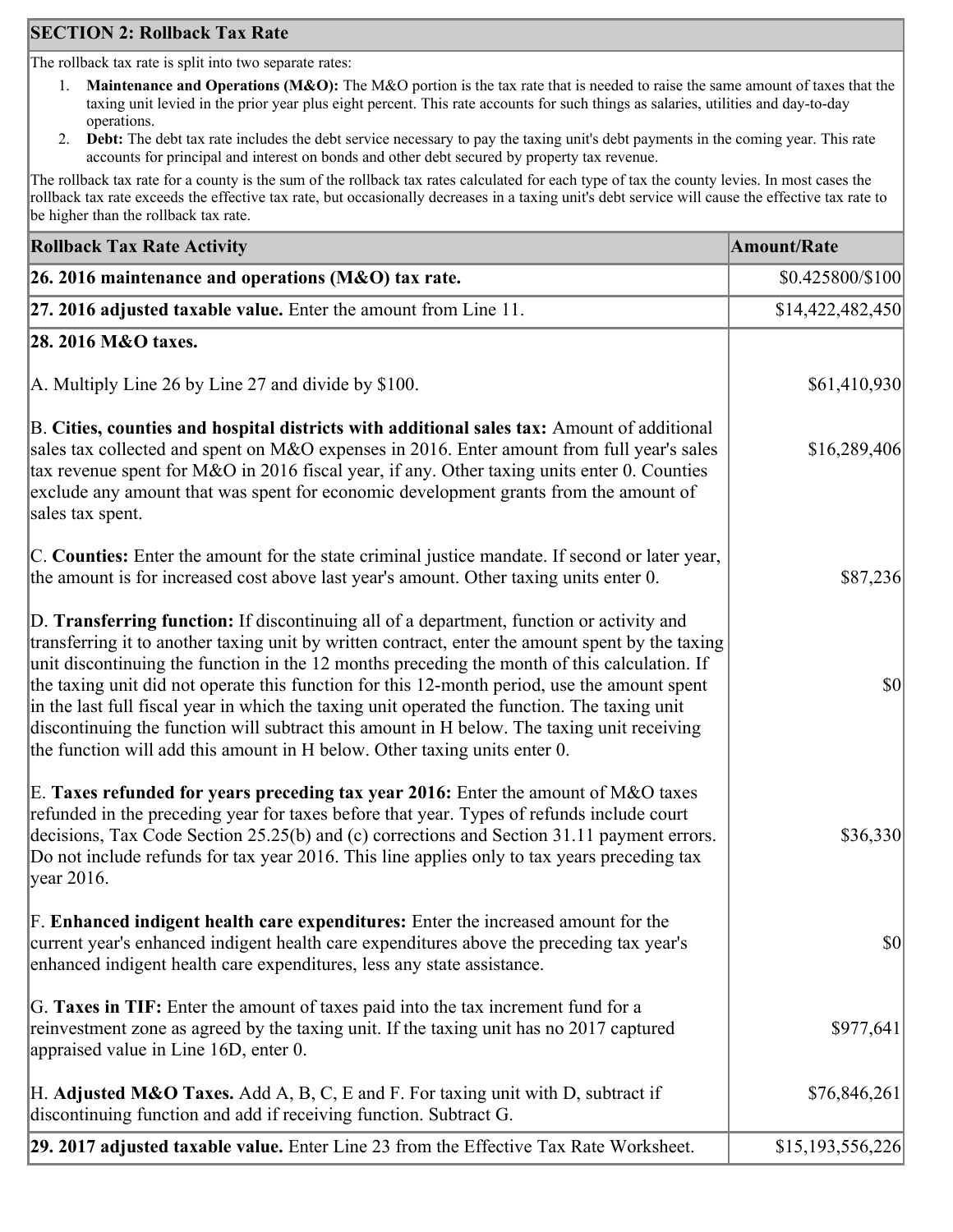| 30. 2017 effective maintenance and operations rate. Divide Line 28H by Line 29 and<br>multiply by \$100.                                                                                                                                                                                                                                                                                      | \$0.505782/\$100 |
|-----------------------------------------------------------------------------------------------------------------------------------------------------------------------------------------------------------------------------------------------------------------------------------------------------------------------------------------------------------------------------------------------|------------------|
| 31. 2017 rollback maintenance and operation rate. Multiply Line 30 by 1.08.                                                                                                                                                                                                                                                                                                                   | \$0.546244/\$100 |
| 32. Total 2017 debt to be paid with property taxes and additional sales tax revenue.<br>Debt means the interest and principal that will be paid on debts that:<br>$(1)$ are paid by property taxes,<br>$(2)$ are secured by property taxes,<br>$(3)$ are scheduled for payment over a period longer than one year and<br>(4) are not classified in the taxing unit's budget as $M&O$ expenses |                  |
| A. Debt also includes contractual payments to other taxing units that have incurred debts on<br>behalf of this taxing unit, if those debts meet the four conditions above. Include only<br>amounts that will be paid from property tax revenue. Do not include appraisal district budget<br>payments. Enter debt amount.                                                                      | \$9,940,318      |
| B. Subtract unencumbered fund amount used to reduce total debt.                                                                                                                                                                                                                                                                                                                               | \$0              |
| C. Subtract amount paid from other resources.                                                                                                                                                                                                                                                                                                                                                 |                  |
| D. Adjusted debt. Subtract B and C from A.                                                                                                                                                                                                                                                                                                                                                    | \$1,021,252      |
|                                                                                                                                                                                                                                                                                                                                                                                               | \$8,919,066      |
| 33. Certified 2016 excess debt collections. Enter the amount certified by the collector.                                                                                                                                                                                                                                                                                                      | \$0              |
| 34. Adjusted 2017 debt. Subtract Line 33 from Line 32D.                                                                                                                                                                                                                                                                                                                                       | \$8,919,066      |
| 35. Certified 2017 anticipated collection rate. Enter the rate certified by the collector. If<br>the rate is 100 percent or greater, enter 100 percent.                                                                                                                                                                                                                                       | 100.00%          |
| 36. 2017 debt adjusted for collections. Divide Line 34 by Line 35                                                                                                                                                                                                                                                                                                                             | \$8,919,066      |
| <b>37. 2017 total taxable value.</b> Enter the amount on Line 19.                                                                                                                                                                                                                                                                                                                             | \$15,908,357,291 |
| <b>38. 2017 debt tax rate.</b> Divide Line 36 by Line 37 and multiply by \$100.                                                                                                                                                                                                                                                                                                               | \$0.056065/\$100 |
| 39. 2017 rollback tax rate. Add Lines 31 and 38.                                                                                                                                                                                                                                                                                                                                              | \$0.602309/\$100 |
| 40. COUNTIES ONLY. Add together the rollback tax rates for each type of tax the county<br>levies. The total is the 2017 county rollback tax rate.                                                                                                                                                                                                                                             | \$0.602309/\$100 |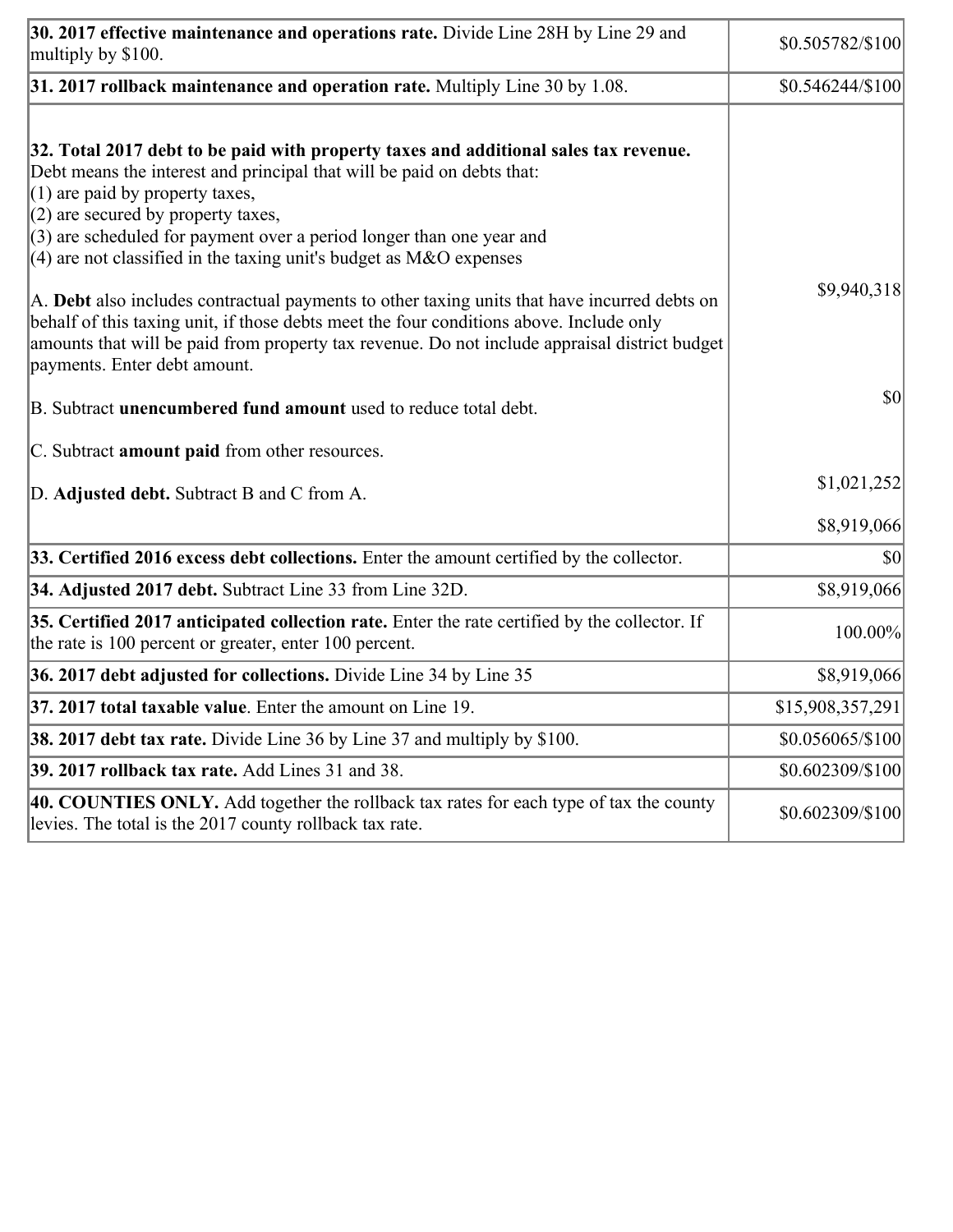# **SECTION 3: Additional Sales Tax to Reduce Property Taxes**

Cities, counties and hospital districts may levy a sales tax specifically to reduce property taxes. Local voters by election must approve imposing or abolishing the additional sales tax. If approved, the taxing unit must reduce its effective and rollback tax rates to offset the expected sales tax revenue.

This section should only be completed by a county, city or hospital district that is required to adjust its effective tax rate and/or rollback tax rate because it adopted the additional sales tax.

| <b>Activity</b>                                                                                                                                                                                                                                                                                                                                                                                                            | <b>Amount/Rate</b> |
|----------------------------------------------------------------------------------------------------------------------------------------------------------------------------------------------------------------------------------------------------------------------------------------------------------------------------------------------------------------------------------------------------------------------------|--------------------|
| 41. Taxable Sales. For taxing units that adopted the sales tax in November 2016 or May<br>[2017, enter the Comptroller's estimate of taxable sales for the previous four quarters. <sup>20</sup><br>Taxing units that adopted the sales tax before November 2016, skip this line.                                                                                                                                          | \$0                |
| 42. Estimated sales tax revenue. Counties exclude any amount that is or will be spent for<br>economic development grants from the amount of estimated sales tax revenue. <sup>21</sup> Taxing<br>units that adopted the sales tax in November 2016 or in May 2017.<br>Multiply the amount on Line 41 by the sales tax rate (.01, .005 or .0025, as applicable) and<br>multiply the result by .95. <sup>22</sup><br> - or - | \$16,289,406       |
| Taxing units that adopted the sales tax before November 2016.<br>Enter the sales tax revenue for the previous four quarters. Do not multiply by .95.                                                                                                                                                                                                                                                                       |                    |
| 43. 2017 total taxable value. Enter the amount from Line 37 of the Rollback Tax Rate<br>Worksheet.                                                                                                                                                                                                                                                                                                                         | \$15,908,357,291   |
| <b>44. Sales tax adjustment rate.</b> Divide Line 42 by Line 43 and multiply by $$100$ .                                                                                                                                                                                                                                                                                                                                   | \$0.102396/\$100   |
| 45. 2017 effective tax rate, unadjusted for sales tax. <sup>23</sup> Enter the rate from Line 24 or 25,<br>as applicable, on the Effective Tax Rate Worksheet.                                                                                                                                                                                                                                                             | \$0.454225/\$100   |
| 46. 2017 effective tax rate, adjusted for sales tax. Taxing units that adopted the sales tax in<br>November 2016 or in May 2017. Subtract Line 44 from Line 45. Skip to Line 47 if you<br>adopted the additional sales tax before November 2016.                                                                                                                                                                           | \$0.454225/\$100   |
| 47. 2017 rollback tax rate, unadjusted for sales tax. <sup>24</sup> Enter the rate from Line 39 or 40,<br>as applicable, of the Rollback Tax Rate Worksheet.                                                                                                                                                                                                                                                               | \$0.602309/\$100   |
| $ 48.2017$ rollback tax rate, adjusted for sales tax. Subtract Line 44 from Line 47.                                                                                                                                                                                                                                                                                                                                       | \$0.499913/\$100   |

<sup>17</sup>Tex. Tax Code Section  $26.012(17)$ 

<sup>18</sup>Tex. Tax Code Section 26.04(c)

<sup>19</sup>Tex. Tax Code Section 26.04(d)

 ${}^{20}$ Tex. Tax Code Section 26.041(d)

<sup>21</sup>Tex. Tax Code Section  $26.041(i)$ 

 $22$ Tex. Tax Code Section 26.041(d) <sup>23</sup>Tex. Tax Code Section 26.04(c)

 $24$ Tex. Tax Code Section 26.04(c)